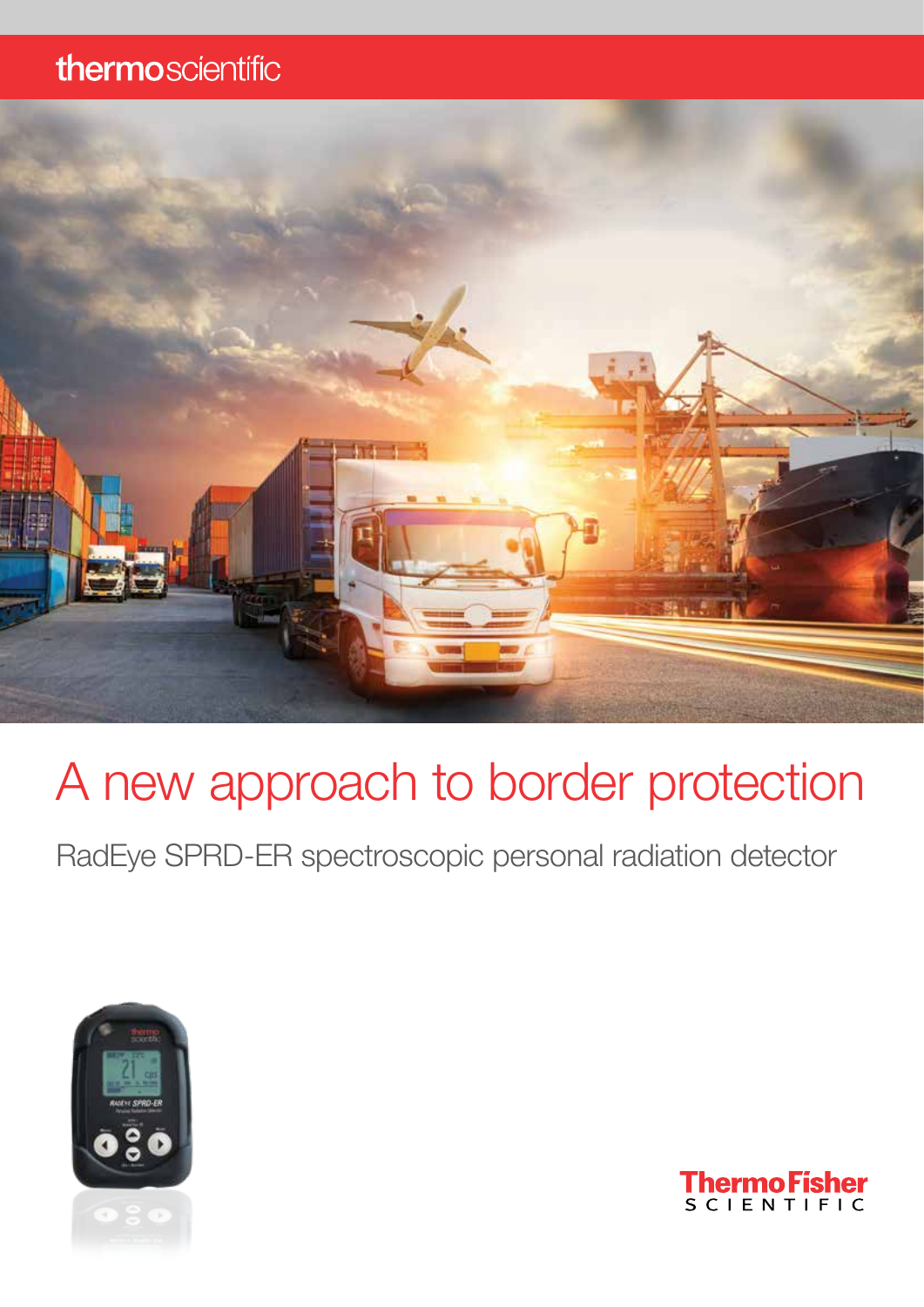

### **Arrivals**

Imagine being able to screen arriving passengers or travelers at airports and customs checkpoints for radiation sources without making the screening obvious or intrusive, or adding tension or delays to the process, or making a sound. Then imagine being able to do it more efficiently than ever before, and more comprehensive. How did this innovative approach come about?

Most customs organizations around the globe in industrialized countries have implemented comprehensive border protection policies, as they should, to detect and control everything from drugs to smuggled contraband goods and more coming into their country. One facet of this is radiation monitoring. Radiation detection devices monitor radiation that might be coming in on a container ship, for example. When the ship arrives in port, cargo containers pass through radiation portal monitors as they are unloaded, and then if they trigger an alarm, they're secondarily inspected by customs officers equipped with what we call a RIID, or Radioisotope Identification Device.

RIIDs are instruments designed to determine the identity of radioactive materials by measuring the energy of the emitted gamma rays. Examples include the Thermo Scientific™ RIIDEye™ X Handheld Radioisotope Identifiers. These devices support users from homeland security operations to contamination monitoring and remediation, generating very fast detection results. These hand-held portable analyzers are used for scanning and checking of large bundles, pallets of products, or rooms full of goods for unseen radioactive elements, using patented Quadratic Compression Conversion (QCC) technology. RIIDEyeX provides the industry's fastest, most accurate real-time gamma source and isotopic identifications.

#### From cargo containers to people

Now, radiation screening has advanced well beyond shipping containers and pallets to include what is known as passenger screening or individual passenger monitoring. This concept is particularly apt in the UK, for example, an island nation where everything and everyone coming into the country arrives by air or sea, on ships or ferries, or by an undersea tunnel from Europe via cars, trucks, and trains. Just about every mode of transportation carrying people and goods comes into the UK. This makes customs controls and monitoring a complex task, since the UK's unique geography and many seaports requires constant and comprehensive screening of people arriving through customs checkpoints. But screening people walking off a plane is not the same as screening shipping containers. Screening passengers is more personal and can be unsettling unless it can be done in a minimally intrusive way. Scanning people with a hand-held RIID device as they pass through a line is not only less efficient overall, but bound to create alarm and uneasiness; exiting passengers might ask "What am I being scanned for?" or worse, "Does that thing emit waves or radiation? Can it do me harm?" And of course, "Why do they think I need to be investigated like this?"

The solution came with electronics miniaturization and the development of a family of smaller, almost diminutive Personal Radiation Detectors (PRDs) that could be worn on a Customs officer's belt. Approximately the size of a pager, and smaller than a walkie-talkie, these PRDs don't draw attention to themselves yet still perform the essential function of radiation monitoring and detection. They look like other pieces of equipment clipped to an officer's belt.

The Thermo Scientific RadEye family of PRDs are highsensitivity gamma radiation detection and dose rate measurement tools. The diminutive Thermo Scientific RadEye SPRD-ER personal radiation detector is designed to localize radiation sources and monitor exposure even when entering high dose rate scenarios. The instrument's sensitivity allows for fast discrimination and adjudication of potential threats while its NBR technology reduces false alarms that can distract and be confused with legitimate alarm warnings. NBR is a patented discrimination capability that identifies artificial radiation while minimizing false alarms. Additionally, the instrument is built to withstand extreme temperatures and challenging environments. In the fast-paced high-volume traffic scenario of a Customs checkpoint, for example, officers wear these PRDs on their belts, which go basically unnoticed until they are alarmed by detecting a radiation source, and they can be set to 'silent' alarm that only the officer can be aware of. The RadEye SPRD-ER personal radiation detector has answered the nagging question asked by Customs officials of how to provide less intrusive and yet ultimately better radiation monitoring in a passenger environment.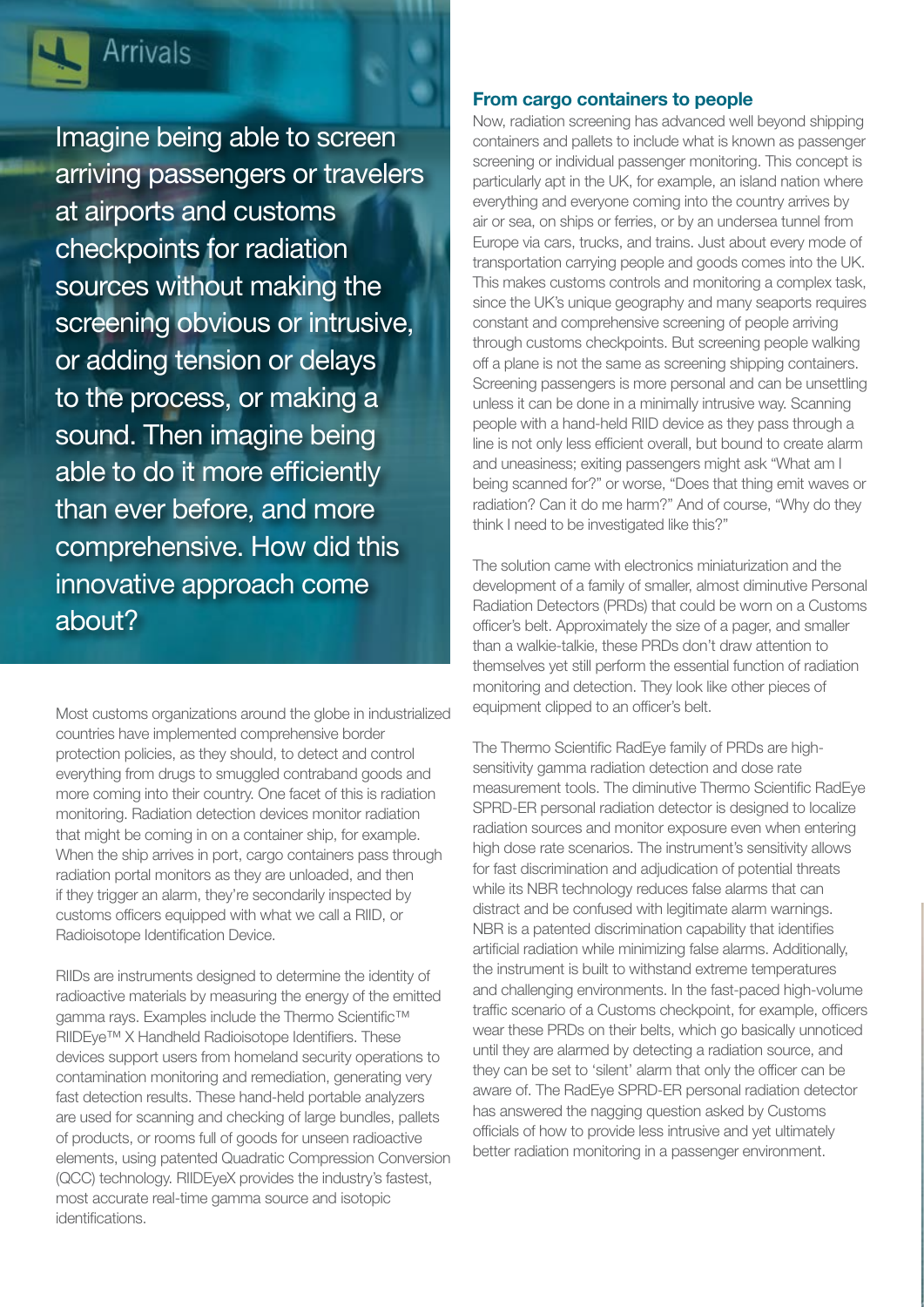#### Avoiding headaches and hassles

Customs officials everywhere want two things that essentially constitute a paradox; the orderly, smooth, efficient flow of people through checkpoints, in appropriate volumes, but also comprehensive screening with no 'escapes'; they don't want to miss anything or let a radiation source pass through without being detected. And it's also true that problems arise when people feel harassed; Customs does not want travelers to feel unduly or undeservedly scrutinized, field complaints or see delays in the process. This led to the realization that the best way to address the problem would be to use multiple small PRD wearable devices that enables officers to screen people while they're just interacting and passing in a normal flow of entry and exit at checkpoints or portals within the countries. In Continental Europe, as well as in the UK, countries are generally smaller in geographic area, so it is possible to pass through a number of borders and checkpoints within a single day's travel. Without a simplified way of accommodating the screening process, travel would become much more delayed and problematic for everyone involved.

The simplicity of the SPRD-ER personal radiation detector and its ease of use meant that not only Customs officers could wear and use it, but also Police officers, Border Patrol officers along the U.S. Southern border, and security personnel, just about anyone. This includes First Responders who might be inadvertently exposed to high dosages of radiation when responding to the crash site of a train, airplane, or other cargo-carrying vehicle. SPRD-ER personal radiation detector provides significant detector sensitivity for search and find, combined with accurate high dose rate radiation measurement. The SPRD-ER personal radiation detector identifies the nature of the discovered material in a manner configurable for and compatible with the user's skills.

Customs teams will use a variety of strategies in detection when using PRDs. For example, there might be a system

of temporary checkpoints, where travelers might be routed through a major border crossing within a certain range of the border, then a little further down the road have to additionally pass through temporary checkpoints where agents perform screening as well, distributing the load. Having multiple humans in the chain, all provided with detection devices enables customs teams to be highly effective and very efficient while at the same time moving volumes of people.

#### SPRD-ER: An innocuous tool

Thermo Scientific PRD instruments are sophisticated enough to indicate if the radiation source is industrial in nature, or if it's medical, for example, such as a person who has just recently had radiation treatment. In this case the officer can exercise discretion based on that knowledge and spare that person needless embarrassment. And even though the devices will indicate an alarm on detection, in most cases the users run these devices in silent mode. They are typically worn on a uniform



belt, or can be held in the hand. An officer can be wearing his or her PRD while walking down a corridor or screening people through a line coming off an airplane; it's silent and unobtrusive, and having more than one officer in a given area will create a wider network of coverage capability.

#### SNM: The real concern

What are customs officers engaged in radiation monitoring looking for? Many radiation sources are by their nature not dangerous. But the primary target really is what's known as Special Nuclear Material (SNM), which can be used for assembling a nuclear weapon. Radioactive isotopes that, in consolidation, could be used by terrorists to make a dirty bomb include Plutonium, Uranium, and Neptunium (Pu, U, Np). That's why it's critical to know the exact isotope